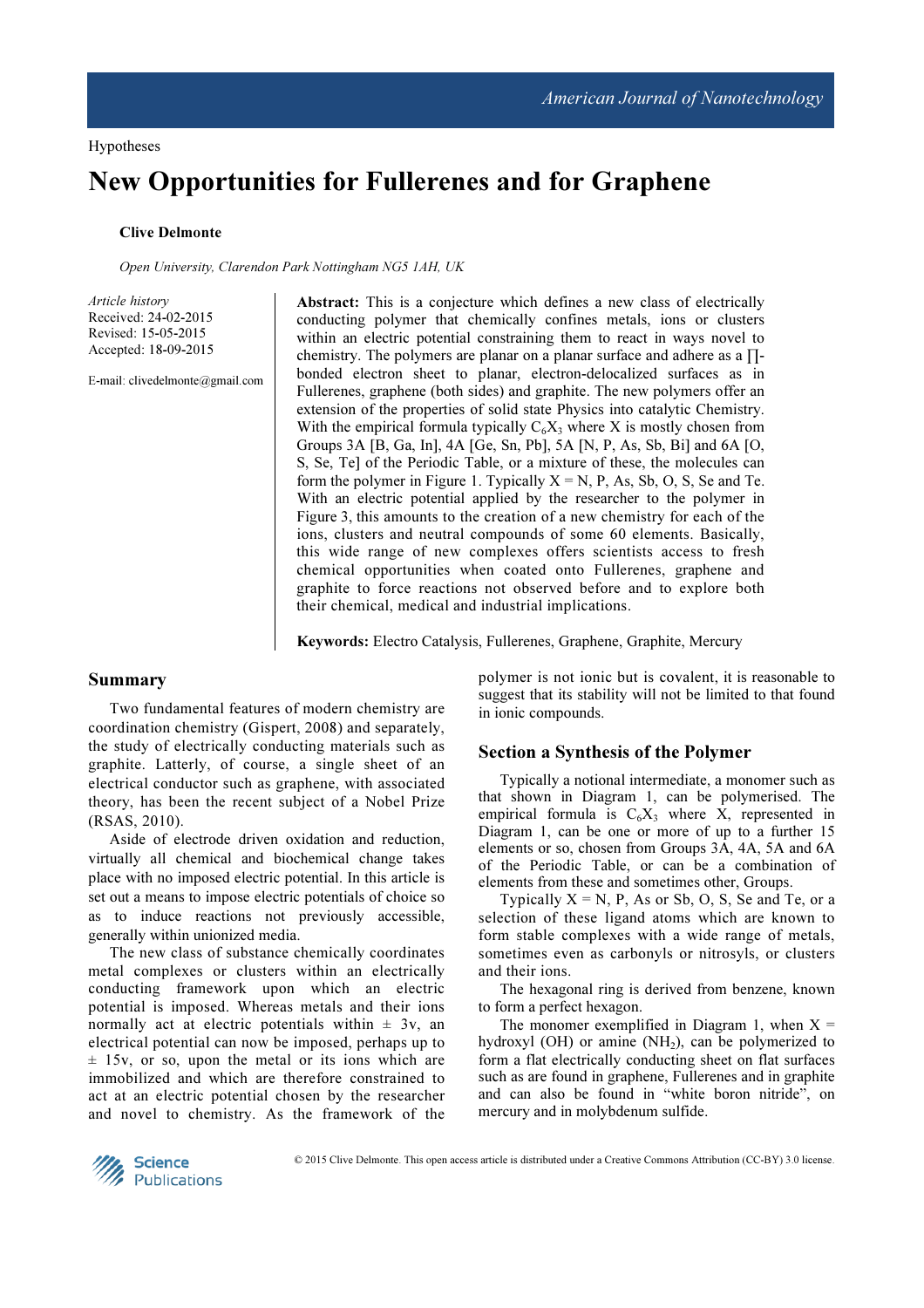Clive Delmonte / American Journal of Nanotechnology 2015, 6 (2): 23.30 DOI: 10.3844/ajnsp.2015.23.30



Diagram 1. A 1,3,5-substituted benzene

Though Fullerenes are synthesized in mixtures which generally contain  $C_{60}$  and  $C_{70}$  species, for example, it would not seem necessary to resolve such mixtures in order to successfully apply the processes outlined here.

Figure 1 represents an idealized scheme to use aniline under conditions of gentle oxidation to synthesize phenazene, which can be considered an intermediate in the formation of the high polymer in a twodimensional sheet.

The Periodic Table of Elements identifies some 60 metals and metalloids which could be coordinated in polymers such as those in Fig. 2 and 3 built from those based upon a monomer indicated in Diagram 1 and from Fig. 1.

This situation is therefore tantamount to the creation of a new chemistry for each of the ions, clusters and neutral compounds of some 50-60, mostly metallic, elements, when placed in a polymer such as that in Fig. 3 and itself lying upon a substrate such as a Fullerene or graphene.

In addition, antigens and proteins generally can be linked to the polymers by known chemical means.

During the synthesis and polymerization process to form the high polymer from the monomer in Diagram 1, cyclisation takes place as illustrated in Fig. 2 which illustrates the basic structural unit from which later, more complex polymers are assembled.

#### The Synthesis of a Polymer with  $N$  in the Ring Atoms

A substrate is chosen from graphene nanoparticles (RSAS, 2010) or sonicated (nanoparticles) of graphite or Fullerene "soot" (Lieber and Chen, 1994) and a sample is stirred in a flask containing a medium of 50% aqueous ethanol at ambient temperatures. A known number of moles of phloroglucinol (1, 3, 5-trihydroxybenzene), in 50% aqueous ethanol is saturated with potassium hydroxide (KOH), all at room temperature and added to the sample of substrate during stirring.



#### **PHENAZENE**

Fig. 1. Gentle oxidation of aniline through to phenazene in an idealized sequence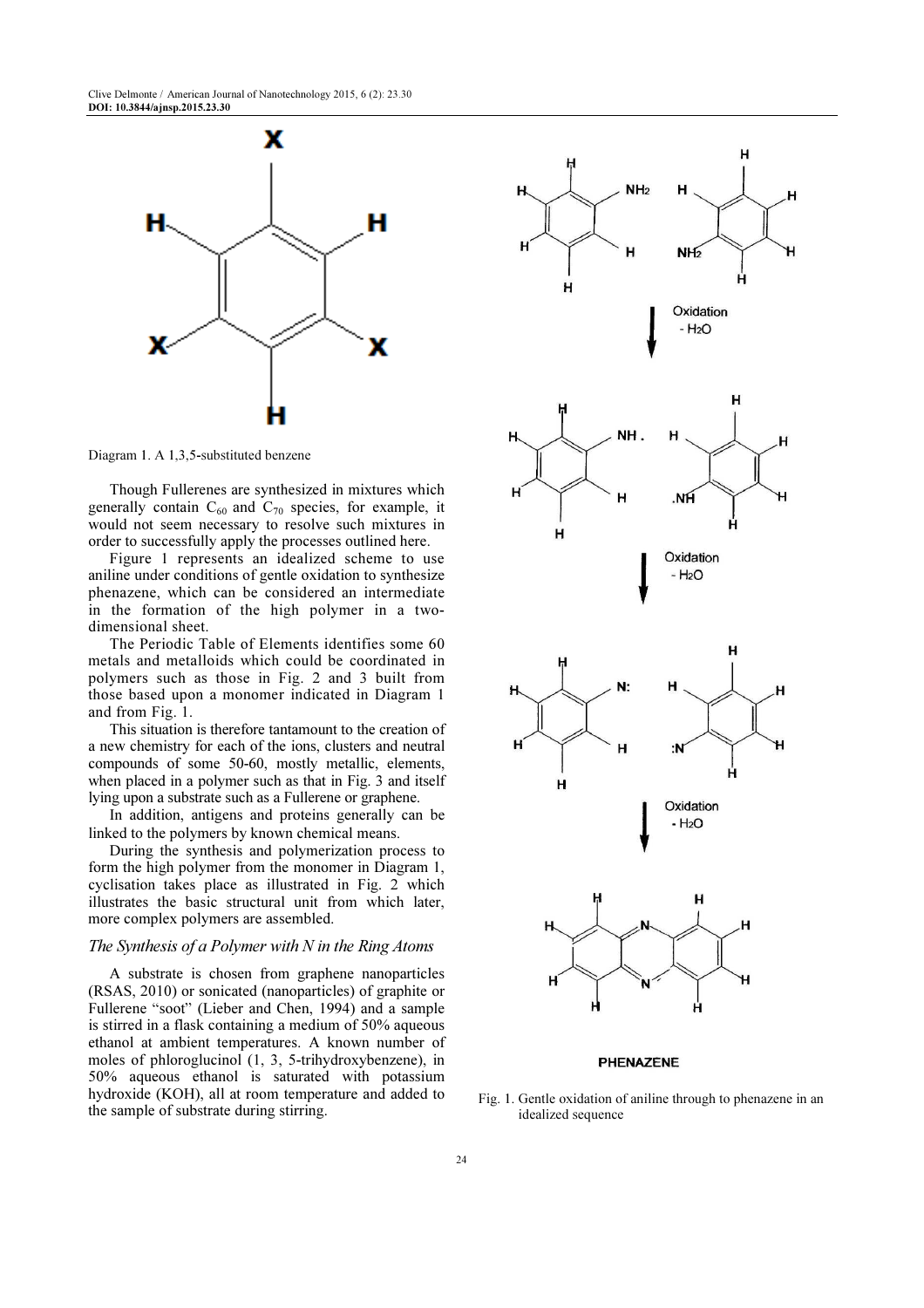

Fig. 2. Cyclophenazine when  $X = N$ 

After a lapse of several minutes to allow alignment of the phloroglucinol ring with the substrate, a freshly prepared solution of hydroxylamine hydrochloride (NH2(OH).HCl), itself dissolved in the minimum of 50% aqueous ethanol is added to the flask. The mole ratio of hydroxylamine: Phloroglucinol is maintained at least as 3:1.

The mixture is warmed rapidly to 80°C on a steam bath and clean air is passed through. An insoluble grey to black powder settles out, is washed in 50% aqueous ethanol and is freeze-dried. It takes a "twodimensional" structure as set out in Figure 3 due to its formation on the planar substrate. The polymer can be dubbed polycyclophenazene.

Figure 3 is evidently a fragment which is planar and has four large central "holes" in the piece illustrated, lending itself especially to the catalysis of gaseous reactions. Less obviously, the fragment benefits from an extended, distributed electron array which confers an electrical conductivity upon the polymer similar to that seen in graphite and graphene.

In addition, this synthesis does not require large specimens of graphene or carbon nanotubes, for example, but, acting as a catalyst, nanoparticles provide the greatest surface area per gram for catalytic action.

Again, when using N, the central space can be considered as having a periphery consisting of bipyridyl and terpyridyl groups which are known to form especially stable complexes with Fe, Co, Ni, Cu and Zn ions, for example.

From the standpoint of energetics, in such complexes, these ions would lie in a deep energy well. Thus a relatively large electric potential, perhaps up to  $\pm$  15v or more, can be applied to them without such ions or clusters being able to escape and without the covalent framework being disassembled. As "normal" ionic potentials are typically  $\pm 3v$ , researchers would find themselves in novel chemical domains.

## Synthesis of an Electrically Conducting Polymer Complex

## Example  $X = N$

This is the most accessible example of the synthesis of an electrically conducting polymer starting from the monomer shown in Diagram 1.

After the synthesis from phloroglucinol and hydroxylamine described in some detail in an earlier paragraph, polymer forms as illustrated in Fig. 3.

The central chelating ring is large enough to accommodate metal complexes and part, or all of a metal cluster. To all of these an electric potential can be applied when contained in a metal pot after the polymer forms. The final hydrogen atoms have been removed during "polymerization" due to atmospheric oxidation.

An up-draft through a sintered disk under a fluidized bed in the metal pot would distribute evenly the imposed electric potential and temperature, both chosen by the researcher. The chemical reaction would proceed, for example, on the very high surface area of the Fullerene "soot" or graphene:

## 2D Substrates for Conducting Polymers

As mentioned, an especially interesting substrate for polymers described here is Fullerene "soot" (Lieber and Chen, 1994). This is readily available in larger and larger amounts. The "soot" is an electrical conductor with some thermal stability and its structure has been studied by Xray diffraction (Scanlon and Ebert, 1993). A major component is spherical  $C_{60}$  which consists of an ordered array of 5- and 6-membered carbon rings and has some "aromatic" character.

The benzenoid structure of the polymers derived from Fig. 3 would be expected to adhere naturally via ∏:∏ bonding to the aromatic regions, i.e., the delocalized electron character, of Fullerene soot, rather as layers of graphite might adhere to each other. This would obviate the need to devise explicit chemical bonding between the substrate and the polymer and thereby avoid disruption of the ∏ bonded electron layer.

In the case of graphene particles, both sides of the individual particles would acquire a catalytic capacity.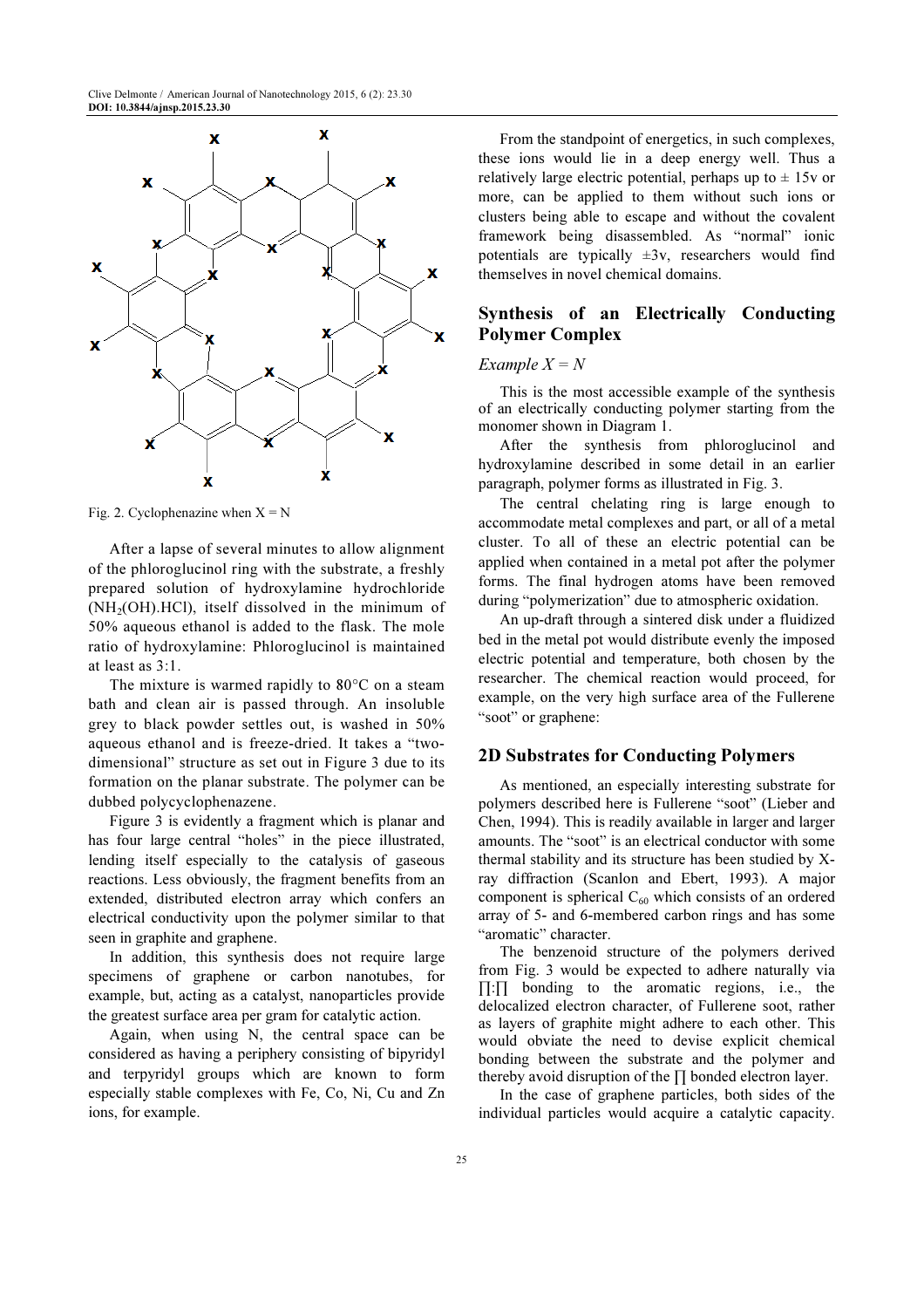

Fig. 3. Polycyclophenazene which is a Sketch of a Polymer Fragment which is Planar and has a delocalized ∏ electron layer which aligns itself on a similar layer on Fullerenes, graphene and graphite

## A Catalyst-Fullerene Soot Coated as a Catalyst

A further feature of Fullerene soot is that many of its particles are nanoparticles (James, 2006) and typically can have diameters in the 1-5 µm range. Together with its electrical conductivity, its chemical and thermal stability, its coating with a complex as in Fig. 3 and the very high surface area per gram of its many small particles, the soot would seem to be a potential catalyst support (Suib, 2013).

By varying the atom which replaces X, using known methods, a wide range of entities can form potential catalysts.

The fluidized particles, when contained in an electrically conducting vessel and with a coordinated complex derived from Fig. 3, would distribute the imposed electric potential, the temperature and the chemical reaction uniformly.

The large central "holes" in Fig. 3 especially lend themselves and any coordinated complexes, to gas phase reactants and to coordination with large molecules and metal clusters.

Such catalysts might be exfoliated to recover the flat catalyst as a 2D monolayer, which is therefore a 2D crystal.

It is noteworthy that a perfectly flat surface of practically any size is accessible through use of a clean mercury layer as the fluid in a Langmuir-Blodgett trough. The mercury can be heated to promote polymerization and the polymer might be usable in situ since it lies on an electrical conductor.

The large specimens of polymer from the Langmuir-Blodgett trough might lend themselves to use as semi-conductors. These ideas have been brought together and elaborated in 61 Claims in UK patent application 1513830.8.

## Some Applications of Conducting Complexes as in Figure 4

Such complexes from Fig. 4, reacting under imposed high electric potentials, offer access to stable oxidation states and coordination numbers never before observed under ambient chemical potentials.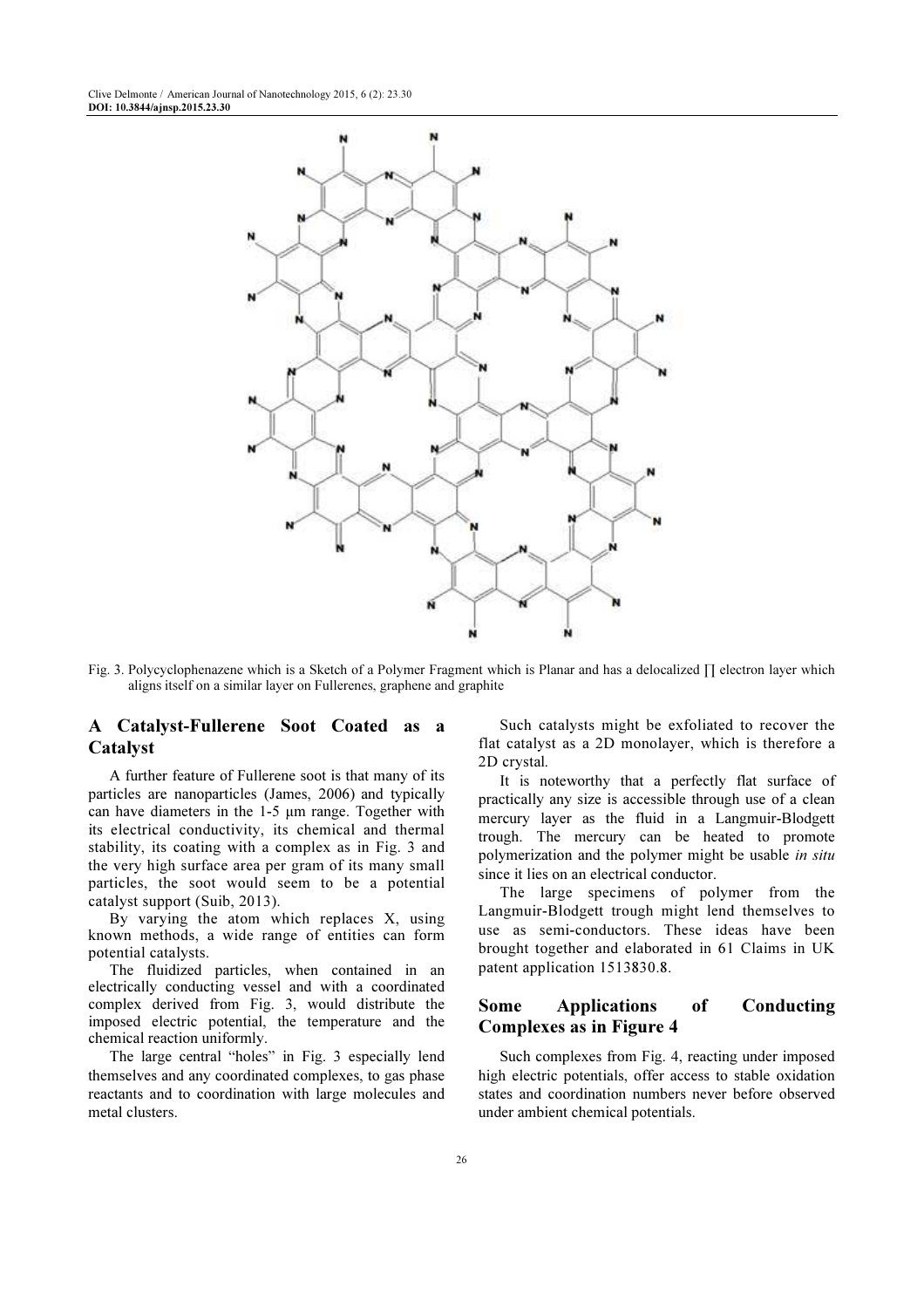

Fig. 4. An illustration of a complex with species m coordinated with nitrogen



Fig. 5. An illustration of a complex with species m through m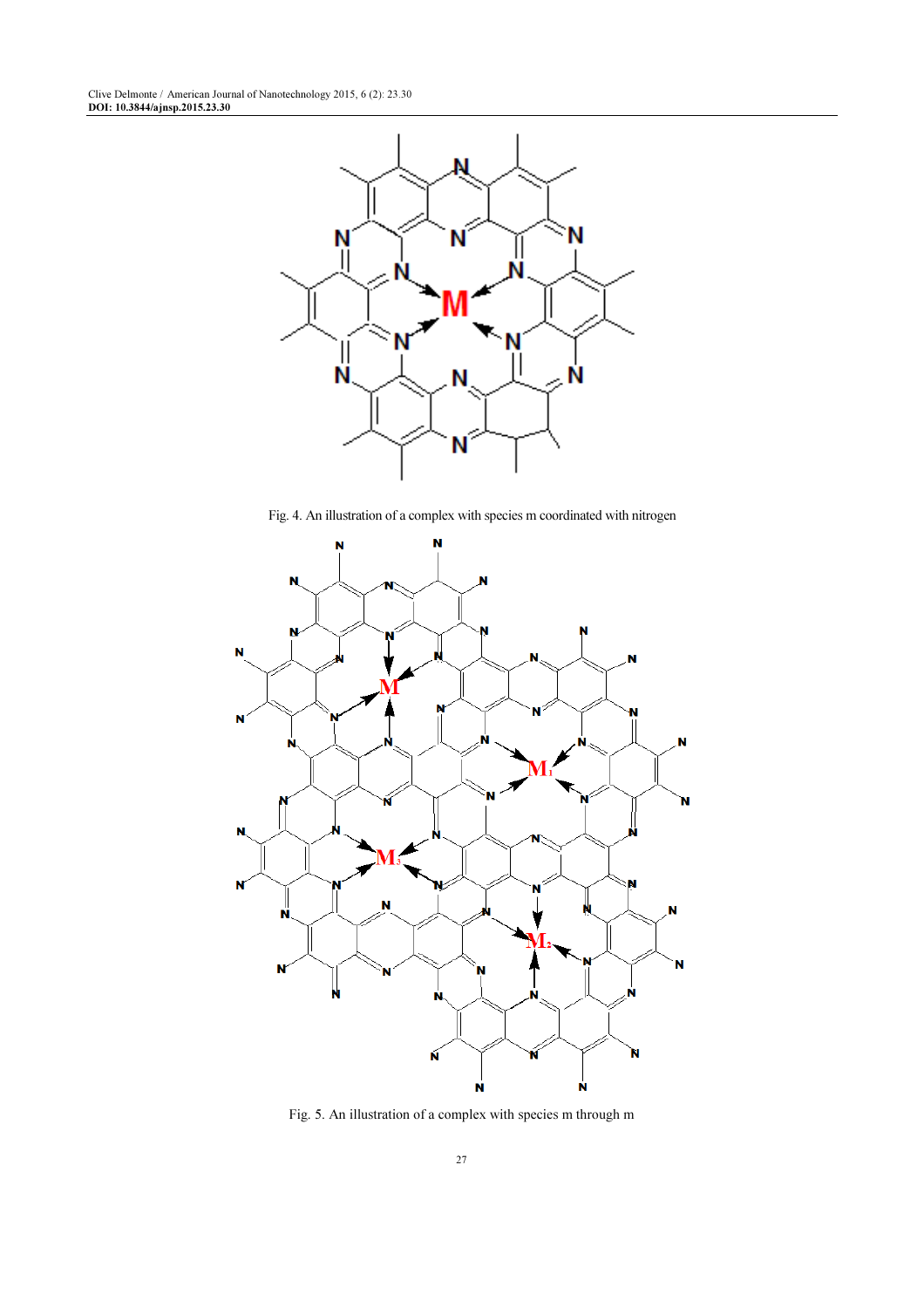It is known that uranium has a normal upper valency of  $+6$ , but with 9 outermost electrons, there is the possibility of higher valencies resulting from higher imposed electric potentials within polycyclophenazene. Again, thorium is of renewed interest in nuclear power generation by fission and has a normal upper valency of +4. Its total of 10 outer electrons might imply that higher valencies could be accessible.

Many metals have a notional valency of zero, for example Fe, Ni and Mo, in their carbonyls and nitrosyls which might be further stabilized in polycyclophenazenes held at low electric potentials.

The Periodic Table allows the researcher to identify some 60 metals and metalloids which could be coordinated as M in polymers formed from those based upon the polymer indicated in Fig. 4, where an element as X is chosen from Group 3A through to Group 6A atoms or a mixture of such atoms.

Thereafter, the researcher can select the electric potential to be applied to the catalyst.

Each of the ions, clusters and neutral compounds of some 50-60 elements, as M, can coordinate to any of some 15 ligand elements as X.

The high polymer in Fig. 5 is formed from that illustrated in Fig. 4. By known chemical means M through M3 can be varied. This can be extended to antigens, short sequences of RNA and proteins as remarked earlier.

As stated earlier, M can be chosen from a wide range of chemical moieties.

## Some Biomedical Applications

The biological use of nanoparticles, both magnetized and otherwise, has been reported recently (El-Ansary and Faddah, 2010; Gruttner and Teller, 1999).

There would seem to be two principal categories of biochemical and biomedical applications for complexes with structures set out in Fig. 1 through 5, namely in vitro and in vivo. Several recent reviews of the biomedical applications of nanoparticles (Gruttner *et al.*, 2001; Winfried et al., 2001; Kreyling et al., 2006) do not mention Fullerenes, Fullerene soot, applied electric potentials, or make explicit mention of working in vivo. These aspects seem novel and unexplored.

Though the application of even strong magnetic fields in vivo carries no known medical risk, exemplified by the use of MRI in scans of the human brain, the application of magnetic fields jointly with nanoparticles receives little attention in these reviews, perhaps because none of the probes is magnetic. Nevertheless, magnetic particles have been studied (Winfried et al., 2001; Kreyling et al., 2006).

In Figure 6, is set out an illustration of how the polymer in Fig. 5 might lie upon graphene or graphite, for example after the polymers of Fig. 4 and 5 have been loaded with particular moieties selected by the researcher.

However, Fullerene soot can be made magnetic with a suitable inclusion of iron compounds, for example and then external magnetic fields can be used to concentrate particles in vivo at chosen sites for therapeutic purposes, especially near the skin.

#### In Vitro

The smallest Fullerene particles would seem to be able to enter cells through their walls even if they carry new surface macrocycles from Fig. 5. These particles can have a range of markers attached to them, including biochemical sensors and antibodies, or antigens.

#### In *Vivo* Applications

In a more significant development, coated Fullerene particles might be deployed in vivo by injection, especially near the human brain and other parts of the central nervous system (Pfaltz and Drury, 2004; Krejcova et al., 2015). Targeted drug release might then be feasible to treat conditions near the body surface.

Then this new approach might lend itself to becoming part of the treatment of otherwise intractable conditions such as Alzheimer's disease, arthritis, dementia and rheumatism should it transpire that these conditions have a basis involving ionic species or species which can be given an electric charge, with or without a magnetic field or an intrinsic magnetic species in the complex.

In the Proceedings of the International Conference on Scientific and Clinical Applications of Magnetic Carriers (2001) is described the formation and use of magnetic nanoparticles (Hirn et al., 2011), for example.

Just as MRI scans are presently used for non-invasive mapping and monitoring and with no known "side effects", it may become possible to activate and monitor, such complexes through externally applied changes in electric potential running simultaneously with MRI scanning.

The advantage of using magnetic nanoparticles similar to the structure in Fig. 5 is that additional biomarkers and biosensors can be added to the particle surface to allow additional functions to be elaborated.

The use of nanoparticles composed of black iron oxide,  $Fe<sub>3</sub>O<sub>4</sub>$ , has been reviewed (Panagiotopoulos *et al.*, 2015). A major advantage of a coating of polycyclophenazene is that it would help to reduce the tendency of the magnetic nanoparticles to aggregate together. The potential of such nanoparticles is an active area of research (Zhang et al., 2015; Kamble and Kolckar, 2014).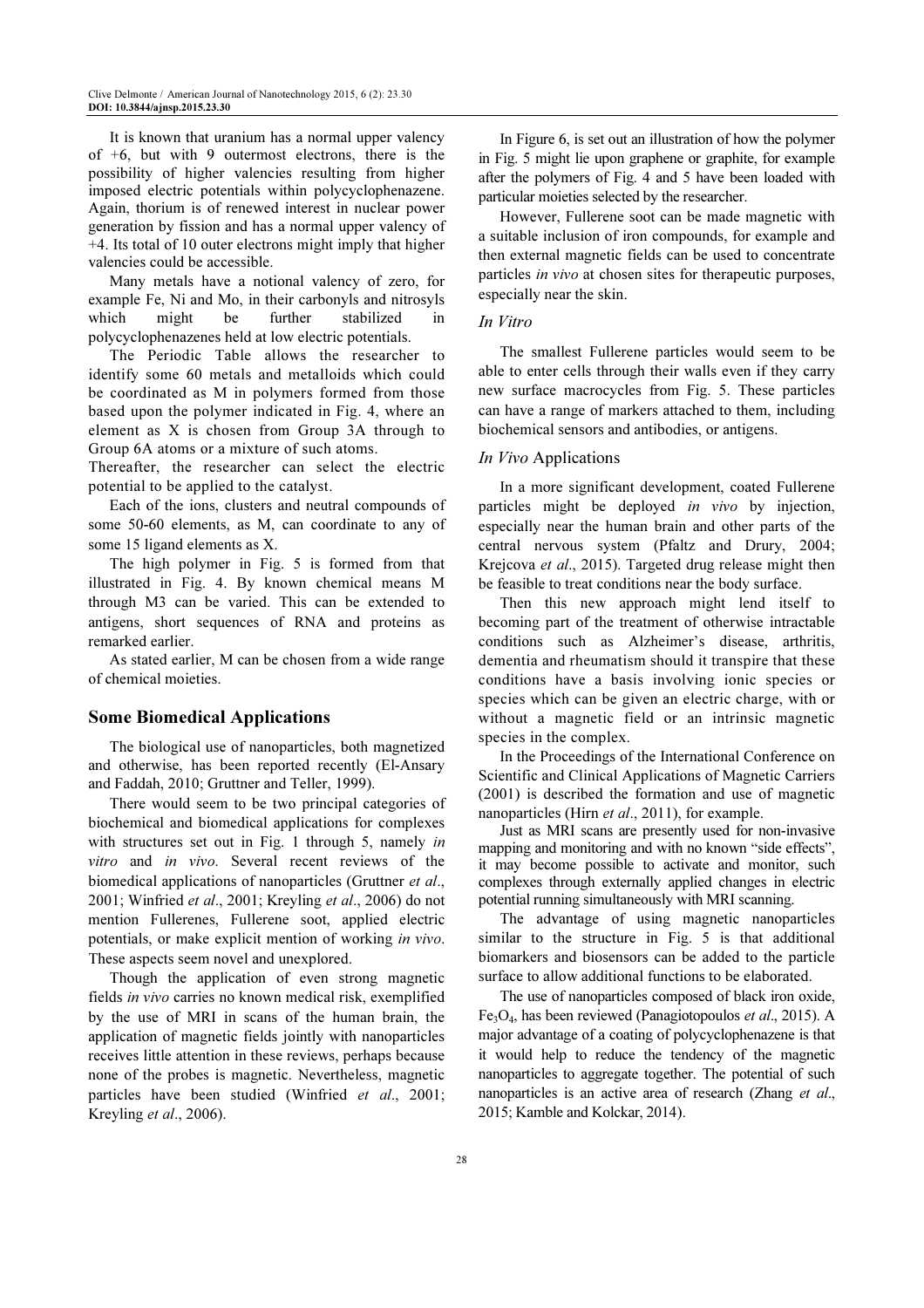

Fig. 6. A fragment of a sheet of polycyclo-phenazene in a complex with species m and lying upon graphene

## Conclusion

Some superficially simple chemical reactions offer prospects of being catalyzed using complexes from Fig. 6 which individually and collectively, have the potential to transform and improve human prospects.

The catalytic properties of a new class of electrically conducting macrocyclic catalysts which can coordinate a wide range of chemical moieties at electric potentials new to Chemistry may help to inaugurate a fresh era of nano-technological change.